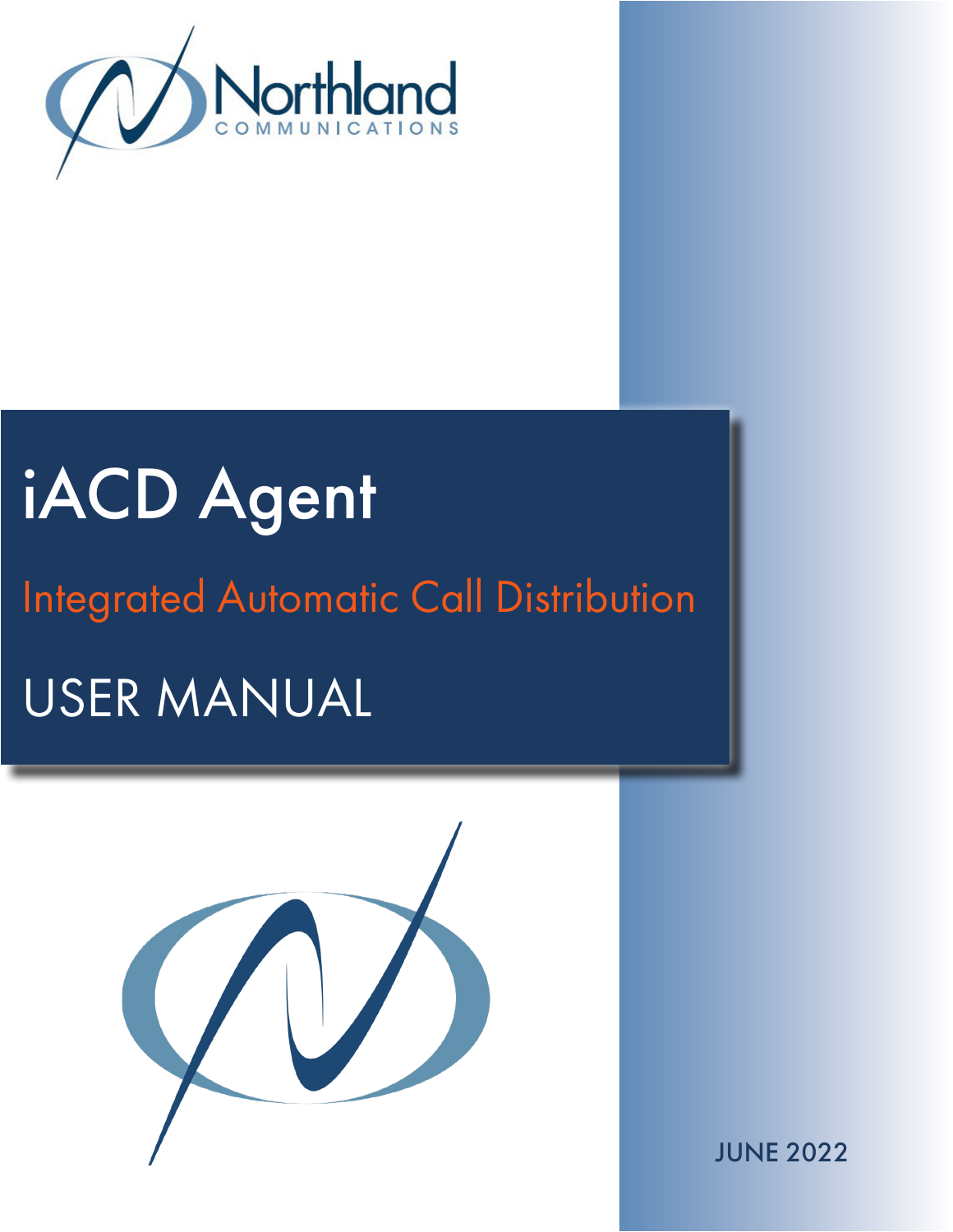# TABLE OF CONTENTS

CLICK ON ANY PAGE NUMBER TO RETURN TO THE TABLE OF CONTENTS

| <b>GET STARTED + LOG IN</b>                         |              |
|-----------------------------------------------------|--------------|
|                                                     |              |
| <b>WHAT YOU SEE</b>                                 |              |
| LOG IN OR OUT FROM AGENT DASHBOARD OR PHONE         |              |
| WHAT YOU SEE ON YOUR DASHBOARD WHEN A CALL RINGS IN |              |
| REASON CODES WHEN AN AGENT IS UNAVAILABLE           | $\mathbf{3}$ |
| PREPROGRAMMED TIME TO FINISH CALL WORK              |              |
| <b>TRACKING INFORMATION</b>                         |              |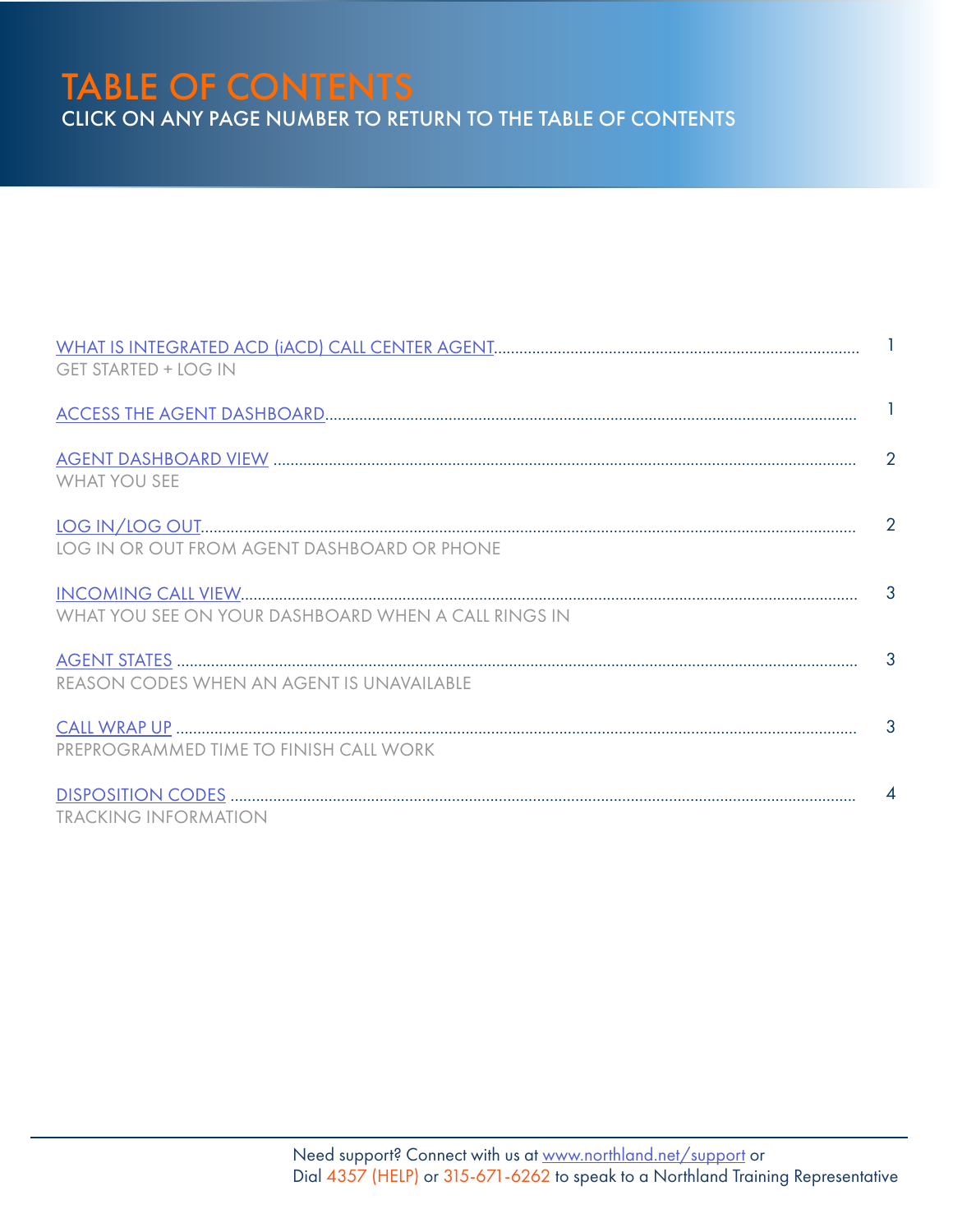

## <span id="page-2-0"></span>WHAT IS AN IACD CALL CENTER AGENT?

An Integrated (iACD) Call Center Agent is a member of one or more Multi Line Hunt Groups (MLHG). A MLHG controls how the calls arrive at your Call Center and whether they are distributed to the iACD Agents or held in a Queue until an Agent becomes available.

## <span id="page-2-1"></span>ACCESS THE AGENT DASHBOARD

To access your iACD Queues, you will log into CommPortal. Enter the following in your web browser to bring you to the login screen: <https://bucommportal.northland.net/>.



In the Your Services section of CommPortal, select Agent Dashboard.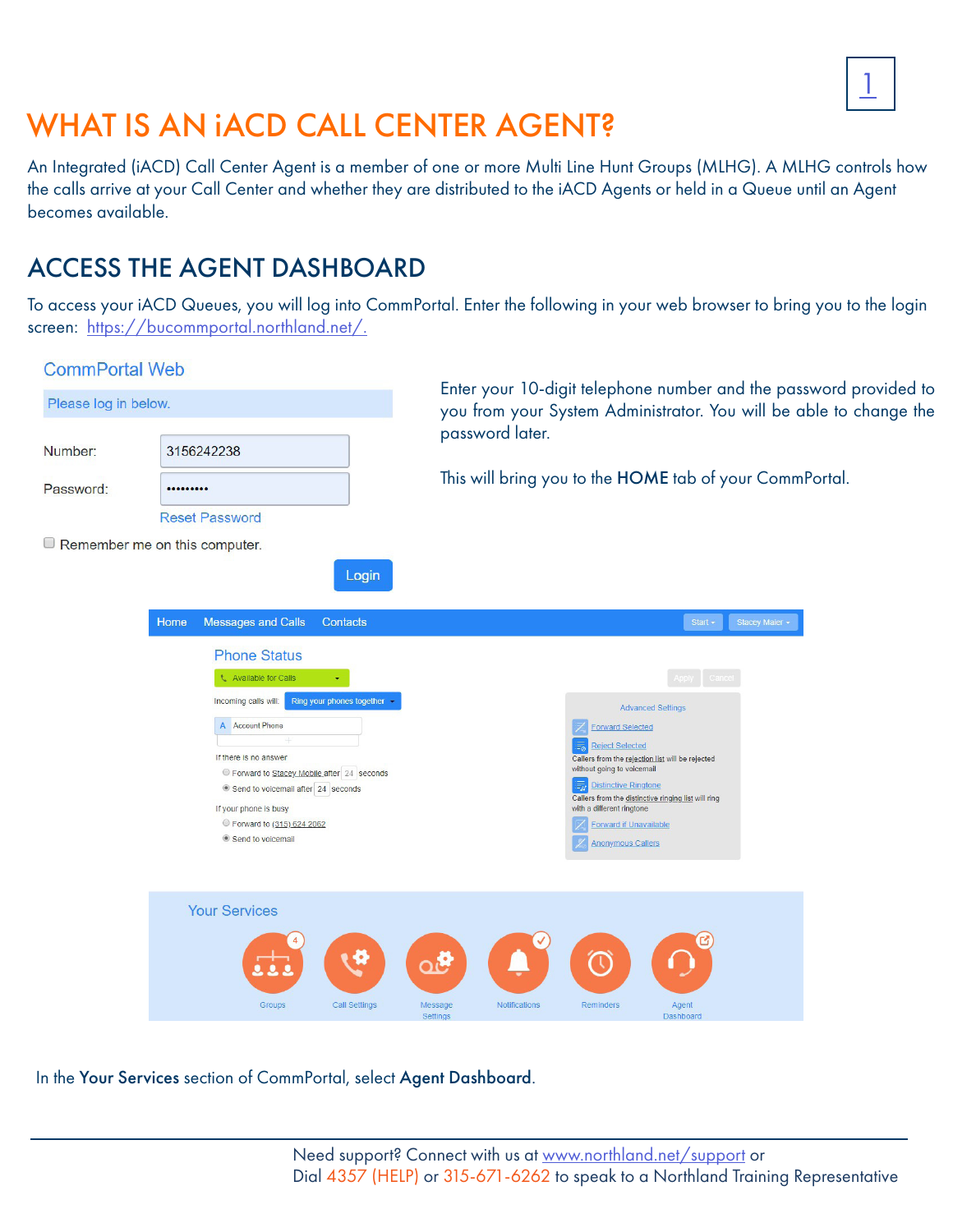## <span id="page-3-0"></span>AGENT DASHBOARD VIEW

The Agent Dashboard Page displays the Queues that you are a member of and whether you are currently logged in.

| <b>Agent Status</b>     |                   |                                                        | Send Feedback     | Logged in as: Stacey Maier              |                           |
|-------------------------|-------------------|--------------------------------------------------------|-------------------|-----------------------------------------|---------------------------|
|                         |                   |                                                        |                   | <b>Current state:</b><br>Do Not Disturb | $\boldsymbol{\mathrm{v}}$ |
|                         |                   | Not receiving calls<br>You are in an unavailable state |                   |                                         |                           |
| My Queues               | Avg. Waiting Time | Callers Waiting                                        | Logged-in Members | Queue Status                            |                           |
| <b>Stacey Test</b>      | 0:18              | ٠                                                      |                   | Logged In                               | $\mathbb{R}^+$ ^          |
|                         |                   |                                                        |                   |                                         |                           |
| Training Dept Help Desk | 0:00              | $\circ$                                                |                   | Logged Out                              | $+ \blacksquare$          |

The header shows you that you are viewing your Agent Dashboard and the Agent State (in this case Do Not Disturb). See [page 3](#page-4-1) for more on Agent States.

The large gray area gives you information about incoming calls. In this case, the Agent is unavailable to receive calls.

The last section gives statistics about the Queues you are a member of and whether you are logged in or out.

Below is an explanation of the columns:

- + Name of the Queues you are an Agent in.
- + If calls are waiting, the average time the longest waiting call has been in Queue.
- + How many callers are waiting in each Queue.
- + How many Agents are logged in to each Queue.
- + Whether you are logged in or out of each Queue. In this case, the Agent is logged in to two Queues and Logged out of one.

## <span id="page-3-1"></span>LOG IN + OUT

#### From the Agent Dashboard

To log in to a Queue, click

To log out of Queue, click

#### From Desk Phone or Accession App

To log in: Dial \*44 To log out: Dial \*44

If you are a member of multiple MLHG's, you must include the last 4 digits of the Pilot Number. ie: \*442205.

IMPORTANT: It is important to log out of a Queue or use an Agent State when you are not available to take calls. There are statistical reports that a Supervisor views that are affected if you do not do this.

You can also choose to go on Do Not Disturb, but this will stop all calls to your phone including extension and direct dial calls from outside.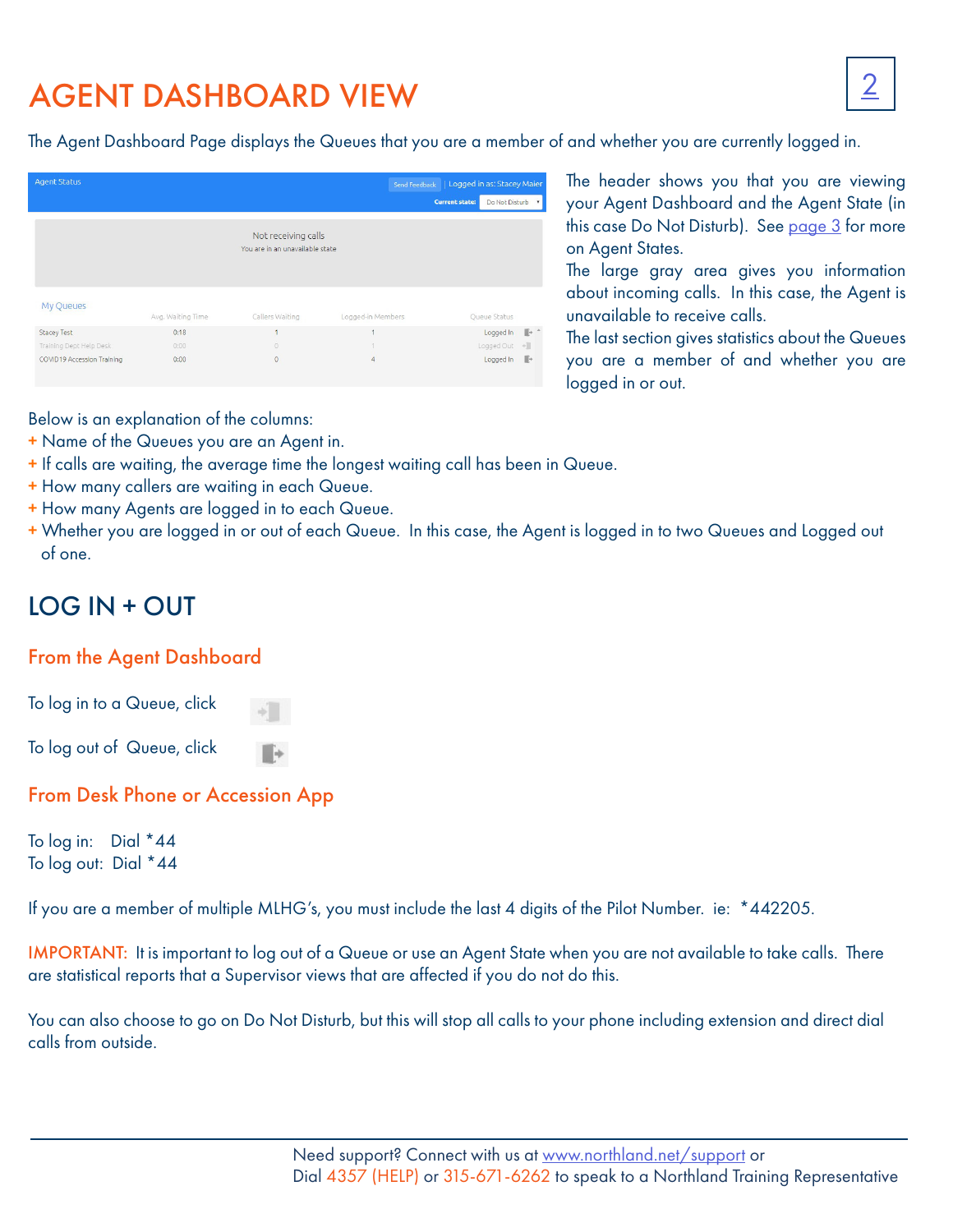## <span id="page-4-0"></span><sup>3</sup> INCOMING CALL VIEW

When a call is presented to one of your Queues, your Agent Dashboard will display the call information.

|                                               | Incoming Call from: 3156242205 via Stacey HG Pilot |                 |                   |              |
|-----------------------------------------------|----------------------------------------------------|-----------------|-------------------|--------------|
|                                               | Avg. Waiting Time                                  | Callers Waiting | Logged-in Members | Queue Status |
| <b>Stacey Test</b>                            | 1:30                                               |                 |                   | Logged In F+ |
| My Queues                                     | Avg. Waiting Time                                  | Callers Waiting | Logged-in Members | Queue Status |
|                                               |                                                    |                 |                   |              |
|                                               | 1:30                                               |                 |                   | Logged In    |
| <b>Stacey Test</b><br>Training Dept Help Desk | 0:00                                               | $\theta$        |                   | Logged In    |

The top of the call area will display the Pilot number that the call is being presented to and directly below that, the information regarding the current state of the Queue is displayed.

## <span id="page-4-1"></span>AGENT STATES

An Agent State is a "reason code" representing the reason that you are unavailable to take a call. Agent States are found in the header of the Agent Dashboard. Your Supervisor has the ability to edit or add reason codes. When you have finished a call and need to be temporarily unavailable for another call, you should choose a reason code. This will make you unavailable until you return to the current state dropdown and choose 4e

|                       | Logged in as: Stacey Maier                        |
|-----------------------|---------------------------------------------------|
| <b>Current state:</b> | Available                                         |
|                       | Available                                         |
|                       | paperwork<br>lunch<br>meeting<br>Bathroom<br>food |

## <span id="page-4-2"></span>CALL WRAP UP

Your Supervisor has the ability to preprogram a "wrap-up" time. This is a number of seconds after each phone call when you will automatically be placed in an unavailable state to complete any call related follow-up, such as paperwork.

| Agent Status                    |  | Send Feedback   Logged in as: Stacey Maier |
|---------------------------------|--|--------------------------------------------|
| Time remaining in wrap-up: 0:05 |  | Current state: Wrap-up (Stacey Test) v     |

When Wrap-Up time is enabled, your current state will show "in Wrap-up" for which Queue on the right and on the left in red, you will see how long is left in wrap-up. You can place yourself back in an available state, or choose another Agent State to make yourself unavailable for a longer period of time.

If calls are waiting in Queue, as soon as the Wrap-up timer is done, you will receive a call unless you choose another Agent State.